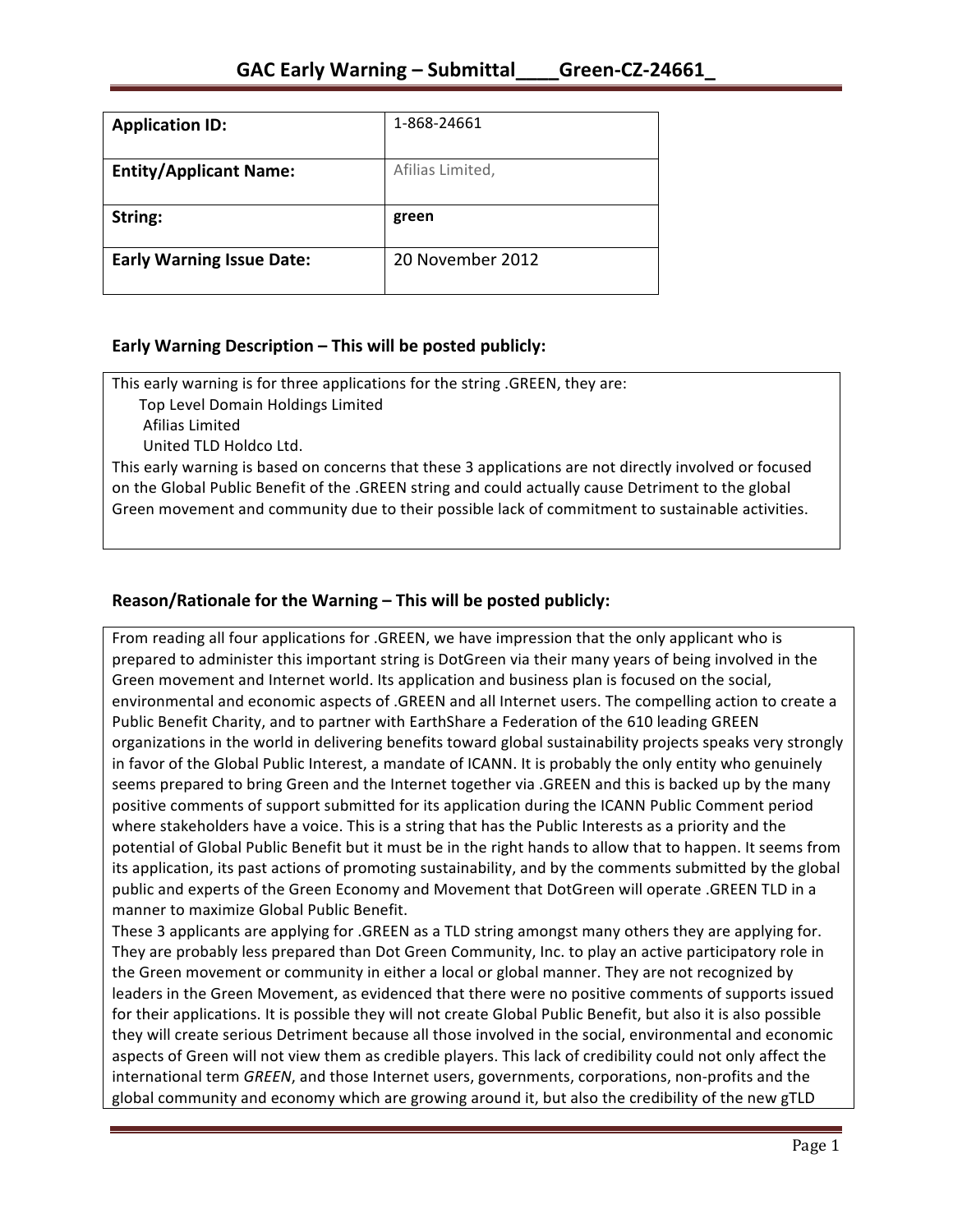program and of ICANN.

## **Possible Remediation steps for Applicant – This will be posted publicly:**

The Top Level Domain Holdings Limited, Afilias Limited and United TLD Holdco Ltd. should inform if and how they plan to use the TLD .green. In case they are not able to ensure use of the domain .green for environmental or green cases the applications should be withdrawn.

### **Further Notes from GAC Member(s) (Optional) – This will be posted publicly:**

This Early Warning is based upon the request of DotGreen Community, Inc.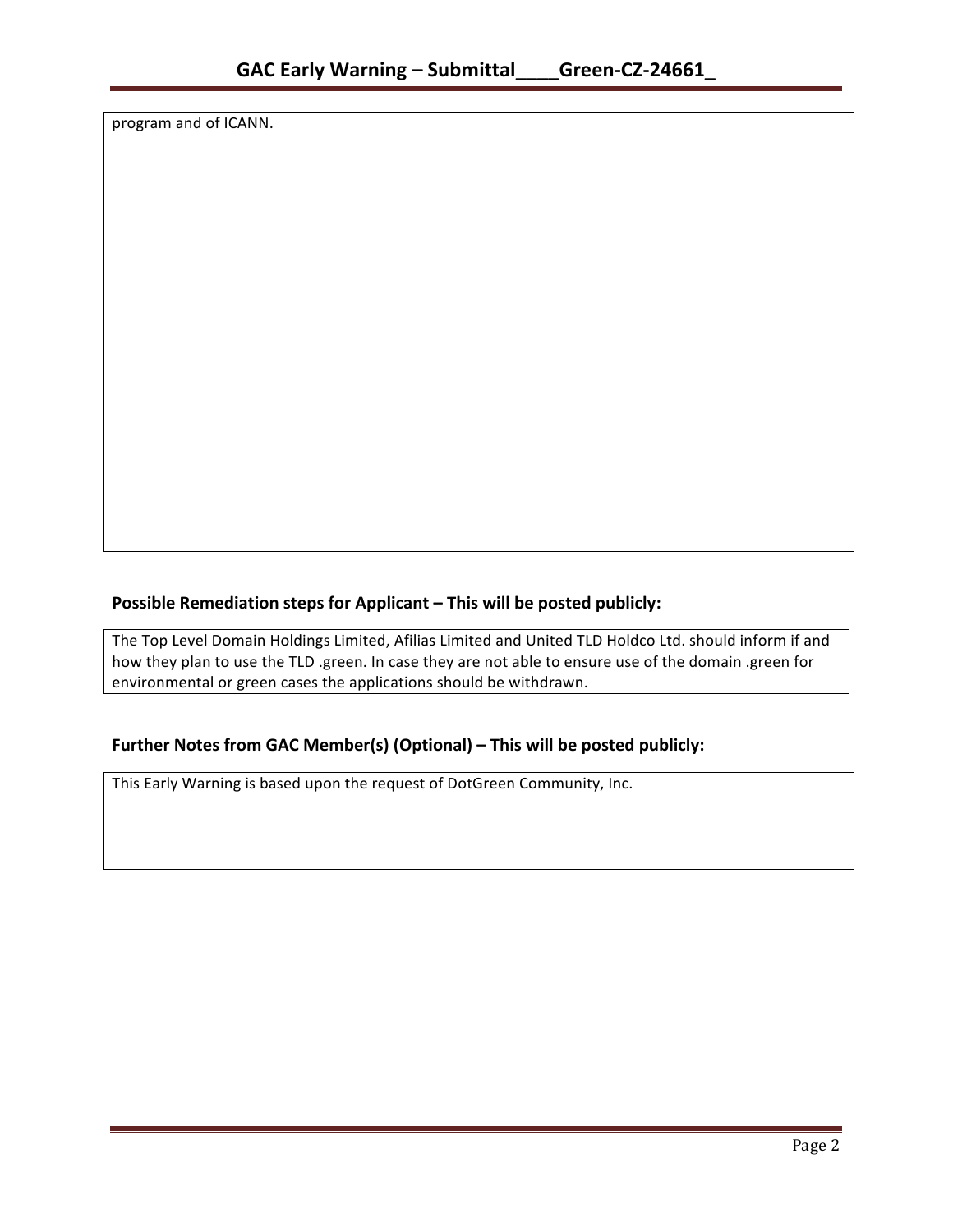# **INFORMATION FOR APPLICANTS**

## **About GAC Early Warning**

The GAC Early Warning is a notice only. It is not a formal objection, nor does it directly lead to a process that can result in rejection of the application. However, a GAC Early Warning should be taken seriously as it raises the likelihood that the application could be the subject of GAC Advice on New gTLDs or of a formal objection at a later stage in the process. Refer to section 1.1.2.4 of the Applicant Guidebook (http://newgtlds.icann.org/en/applicants/agb) for more information on GAC Early Warning.

# **Instructions if you receive the Early Warning**

**ICANN** strongly encourages you work with relevant parties as soon as possible to address the concerns **voiced in the GAC Early Warning.** 

#### **Asking questions about your GAC Early Warning**

If you have questions or need clarification about your GAC Early Warning, please contact gacearlywarning@gac.icann.org. As highlighted above, ICANN strongly encourages you to contact gacearlywarning@gac.icann.org as soon as practicable regarding the issues identified in the Early Warning. 

#### **Continuing with your application**

If you choose to continue with the application, then the "Applicant's Response" section below should be completed. In this section, you should notify the GAC of intended actions, including the expected completion date. This completed form should then be sent to gacearlywarning@gac.icann.org. If your remediation steps involve submitting requests for changes to your application, see the change request process at http://newgtlds.icann.org/en/applicants/customer-service/change-requests.

In the absence of a response, ICANN will continue to process the application as submitted.

#### **Withdrawing your application**

If you choose to withdraw your application within the 21-day window to be eligible for a refund of 80% of the evaluation fee (USD 148,000), please follow the withdrawal process published at http://newgtlds.icann.org/en/applicants/customer-service/withdrawal-refund. Note that an application can still be withdrawn after the 21-day time period; however, the available refund amount is reduced. See section 1.5 of the Applicant Guidebook.

For questions please contact: gacearlywarning@gac.icann.org